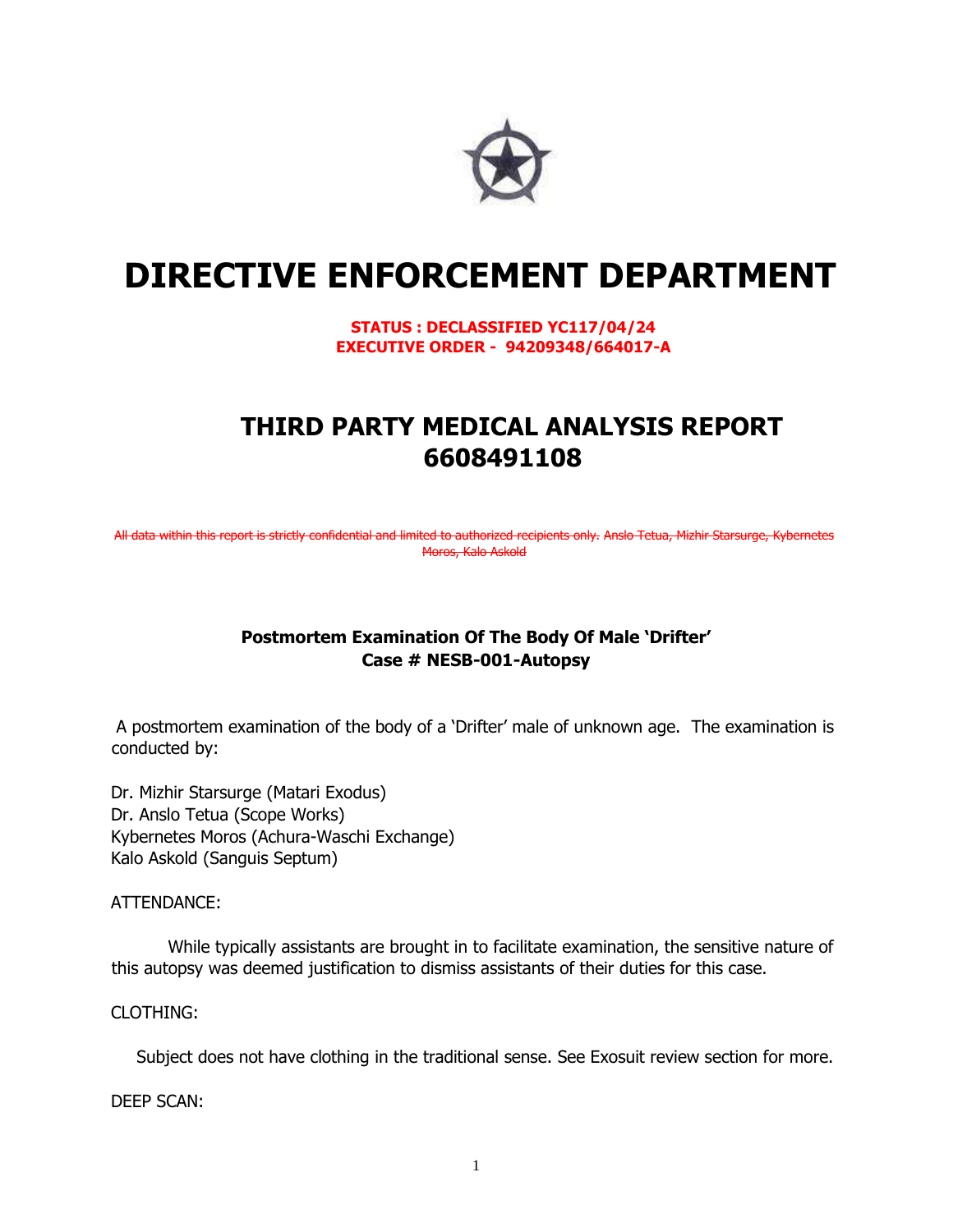A deep scan of the body is performed. Results returned somewhat inconclusive as the exosuit seemingly blocked scans so that a complete 'picture' could not be painted for us.

#### IDENTIFICATION TAGS:

N/A.

### EXTERNAL EXAMINATION:

The body is that of a typical Drifter male, 150 pounds and 70 inches, whose appearance does not provide insight to his age. The body is cold. However, rigor mortis is NOT present. Livor mortis is also NOT present.

The scalp is hairless. The irides are black. The sclerae and a black/grey. The nose and ears are unusual, assumed so due to genetic engineering. The teeth are natural and in good repair. The tongue appears normal.

The neck is heavily implanted. See below analysis for details.

#### IDENTIFYING MARKS:

N/A

# EVIDENCE OF MEDICAL INTERVENTION:

The very existence of this entity is a testament to medical intervention. Implants are heavily present throughout the body. See below analysis for more.

#### EVIDENCE OF INJURY:

Burn wounds consistent with explosion within a vessel, body recovered from wreckage mostly intact:

Burns: Burns present along the length of subject's right face. Burning surprisingly minimal compared to expected burns from vessel destruction.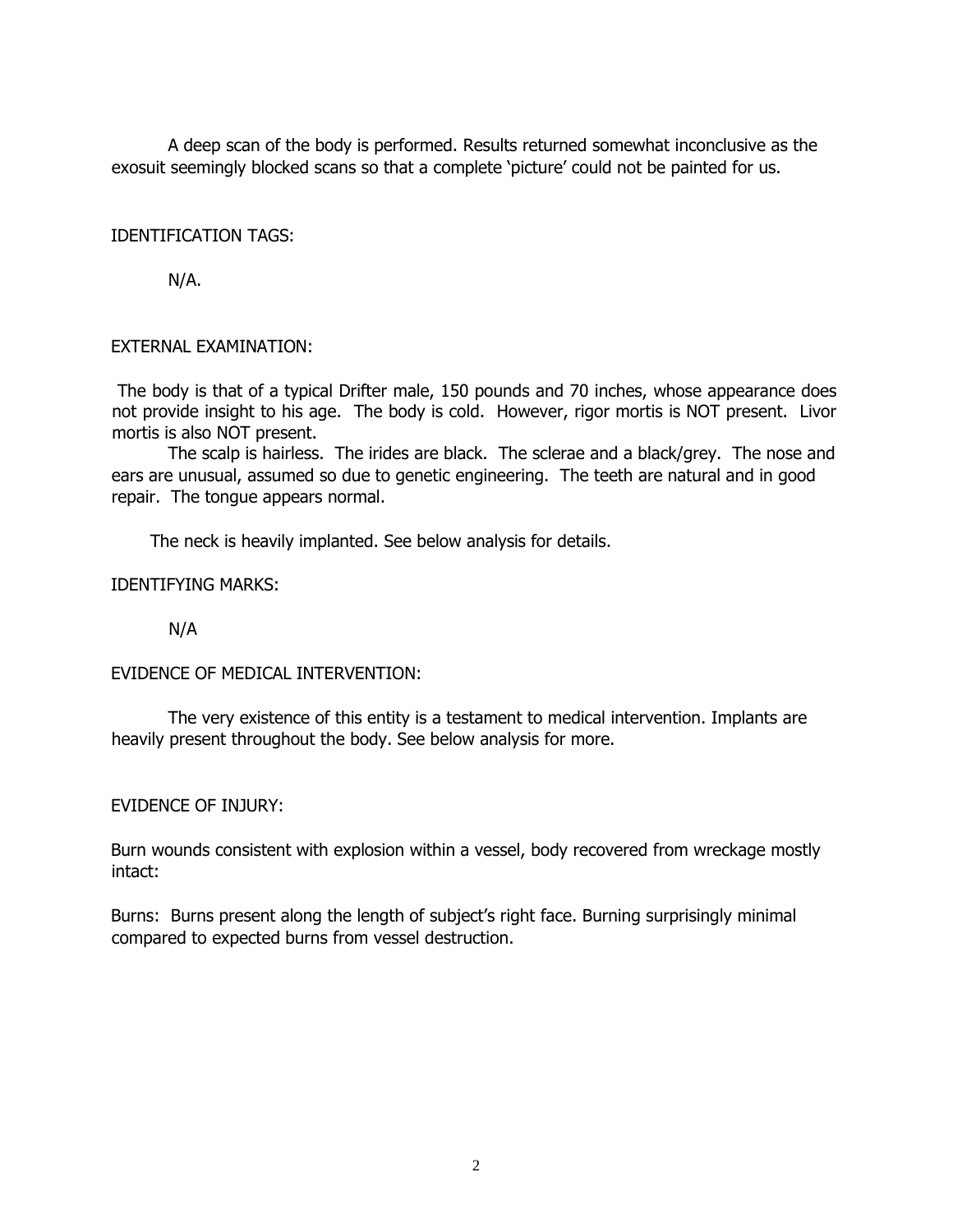# INTERNAL EXAMINATION:

| Organ System   | Analysis                                                                                                                                                                                                                                                                                                                                                                                                                                                                                                                                                                                                                                                                                                                                                                                                                                                                                                                                | <b>Hypothesis</b>                                                                                                                                                                                                                                                                                                                                                                                                                                                                                                                                                                                                                                                                                                                                                                                                                                                                                                                                                                       |
|----------------|-----------------------------------------------------------------------------------------------------------------------------------------------------------------------------------------------------------------------------------------------------------------------------------------------------------------------------------------------------------------------------------------------------------------------------------------------------------------------------------------------------------------------------------------------------------------------------------------------------------------------------------------------------------------------------------------------------------------------------------------------------------------------------------------------------------------------------------------------------------------------------------------------------------------------------------------|-----------------------------------------------------------------------------------------------------------------------------------------------------------------------------------------------------------------------------------------------------------------------------------------------------------------------------------------------------------------------------------------------------------------------------------------------------------------------------------------------------------------------------------------------------------------------------------------------------------------------------------------------------------------------------------------------------------------------------------------------------------------------------------------------------------------------------------------------------------------------------------------------------------------------------------------------------------------------------------------|
| Cardiovascular | <b>Heart</b><br>The heart muscle appears to have<br>been atrophied and what appear to<br>be ancillary pump units have been<br>installed to maintain a sufficient<br>cardiac output. It is still possible to<br>produce a small pump output upon<br>electrical stimulation as some of the<br>muscle cells appear to still be alive.<br>Tissue analysis of the heart muscles<br>show little to no difference compared<br>to normal heart tissue. The ancillary<br>pump units are clearly synthetic.<br><b>Vascular</b><br>Like the heart there are only minor<br>changes to the vascular system.<br>However, there are a few<br>modifications that integrate some of<br>the cybernetic structures to the<br>cardiovascular system. Upon tissue<br>analysis there was found nanofiber<br>structures that appears to be<br>reinforcing the blood vessels. Lab<br>work on the make and composition<br>of this reinforcing structure returned | The fluid dynamics have most likely not<br>been under large changes. Whether<br>the purpose of the reinforcing<br>structures of the heart and vessels is to<br>compensate for atrophy or improve the<br>capability is still unknown as it hasn't<br>been possible to measure the function.<br>However the higher viscosity suggest a<br>need for higher cardiac output.<br>The interesting part is definitely the<br>blood composition. It appears to be<br>much more sophisticated compared to<br>the Jovian blood sample. While some<br>genetic modification markers typical of<br>Jove are present in both samples,<br>additional items present in the Drifter<br>blood sample, and the content of both<br>nanobots and synthetic substances is<br>staggering. The function of these<br>elements are still a mystery. A further<br>analysis must be done.<br>The lack of leukocytes is a shocking<br>discovery. Without just one of the<br>leukocyte types the human body will<br>be |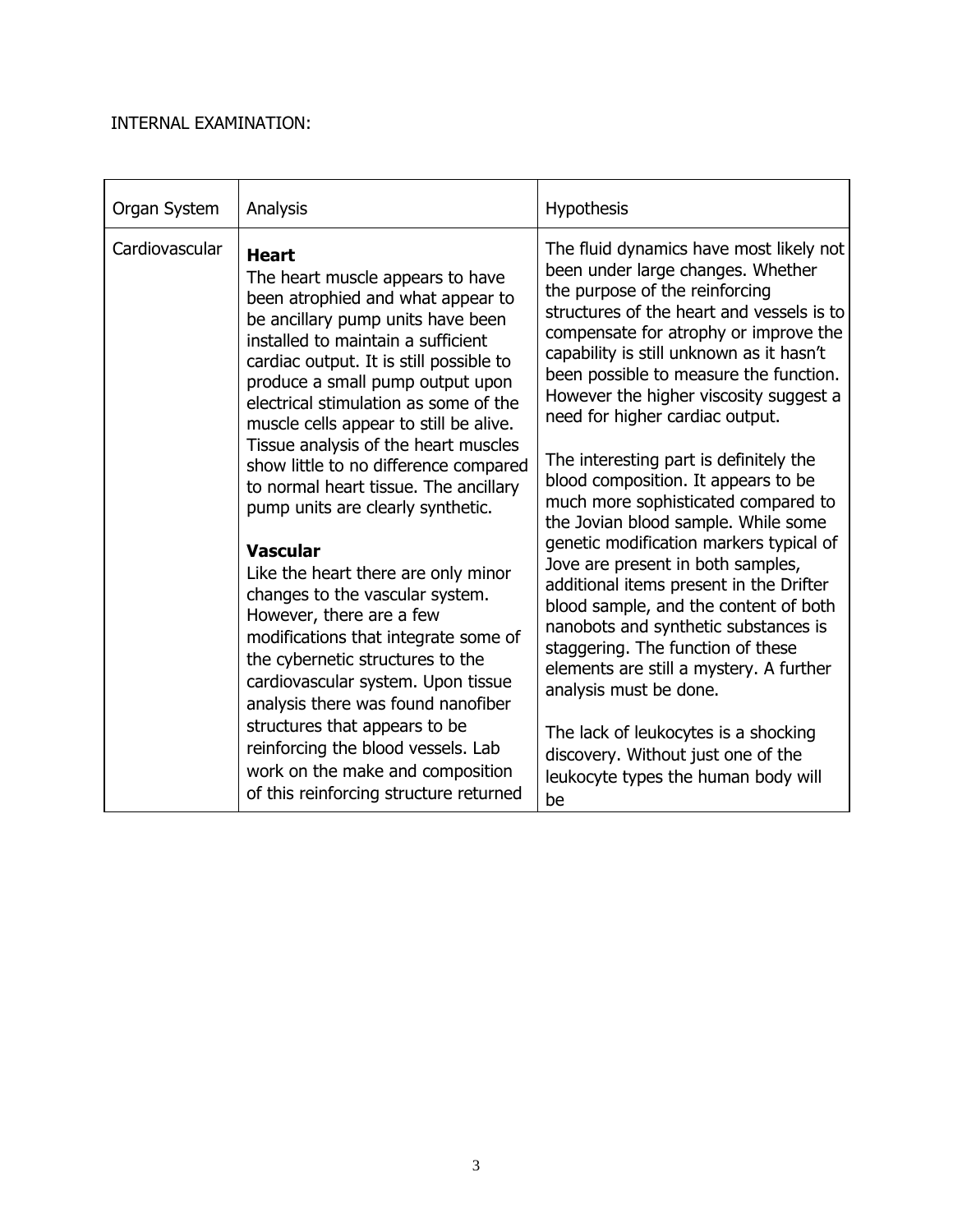| inconclusive. Majority of minor veins<br>and arteries have been either<br>replaced or reinforced by this<br>material especially in the periphery.                                                                                                                                                                                                                                                                                                                                                                                                                                                              | extremely vulnerable to infections and<br>other harmful substances. With all of<br>them gone there are no possible way<br>for a body to survive unless there is<br>complete isolation.                                                                                                                                                                                                                                                                                                                                                 |
|----------------------------------------------------------------------------------------------------------------------------------------------------------------------------------------------------------------------------------------------------------------------------------------------------------------------------------------------------------------------------------------------------------------------------------------------------------------------------------------------------------------------------------------------------------------------------------------------------------------|----------------------------------------------------------------------------------------------------------------------------------------------------------------------------------------------------------------------------------------------------------------------------------------------------------------------------------------------------------------------------------------------------------------------------------------------------------------------------------------------------------------------------------------|
| <b>Hematology</b><br>It was clear to see that the blood<br>composition is heavily modified. The<br>blood itself has a gray colour with<br>slightly higher viscosity than typical<br>human blood. Hematology report<br>provides a possible explanation for<br>colour and viscosity difference, due<br>to high concentration of nanobots in<br>subject's 'blood.' The platelets and<br>leukocytes (white blood cells) are<br>completely missing while<br>erythrocytes appear normal. Labwork<br>detected traces of unknown isotope<br>or readings that may be low level<br>radiation as if blood is laced with a | A small test was conducted where<br>different bacterias and viruses, but<br>also fungi and animal cells, were<br>exposed to drifter blood. The results<br>showed an extremely efficient<br>antibiotic effect suggesting that some<br>of the elements in the drifter blood has<br>replaced the immune system. (Dr.<br>Starsurge's note: This could potentially<br>be used for medical purpose however<br>it is likely that the drifter blood will<br>cause substantial damage in pure<br>form).<br>A coagulation test was set up and it |
| known energy source's byproducts.<br><b>Lymphatic system</b><br>Lymph nodes have shrunk due to the<br>lack of leukocytes. Besides that no<br>apparent changes.<br><b>Spleen</b><br>Has been completely replaced by a                                                                                                                                                                                                                                                                                                                                                                                           | appears that the blood has retained<br>the ability of forming a clot despite the<br>lack of platelets. An additional test was<br>set up with a sample that has been<br>exposed to a high electromagnetic<br>impulse and the clotting ability has<br>greatly diminished. This suggests that<br>the nanites play a role in blood<br>clotting.                                                                                                                                                                                            |
| synthetic organ with similar size and<br>form.                                                                                                                                                                                                                                                                                                                                                                                                                                                                                                                                                                 | The spleen normally serves as a<br>reservoir and filtering system for the<br>blood in a normal human body. The<br>function of the drifter spleen has not<br>yet been assessed but it is likely that it<br>has been replaced in order to function<br>with the new blood composition and<br>most likely plays a major role in that.<br>Further analysis is required.                                                                                                                                                                     |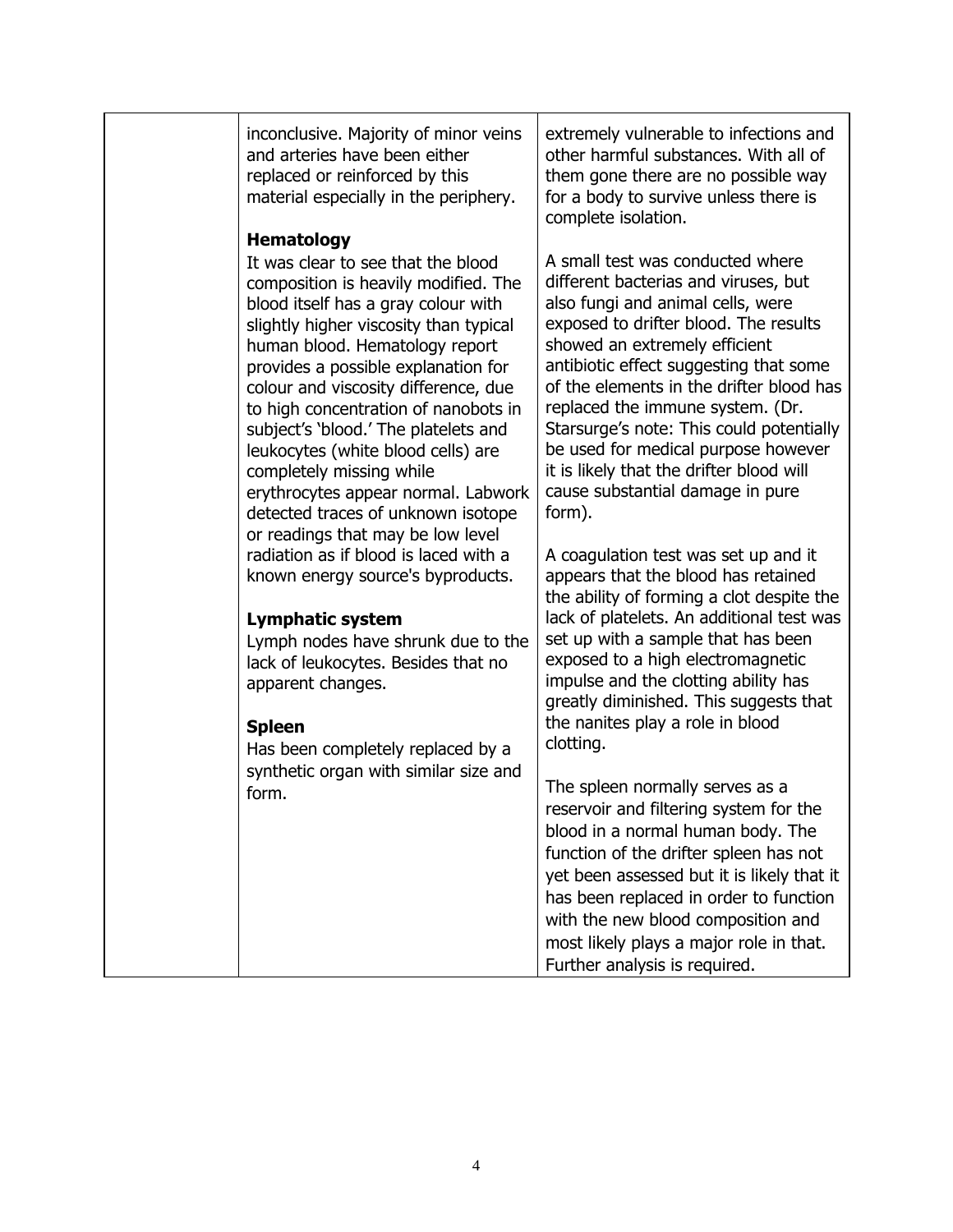| Pulmonary<br>Lungs<br>No changes visible on macro scale.<br>The shape, size and colour is all<br>nominal. Tissue analysis shows minor<br>amounts of necrosis in the alveolar<br>tissue. Synthetic tissue appears to<br>have replaced some of the dead<br>tissue. The capillaries in the lungs<br>have a high content of nanofiber<br>materials. | The pulmonary system appears to be.<br>remarkable similar to the normal<br>human pulmonary system, but there<br>are damages on micro scale which they<br>have attempted to repair with synthetic<br>tissue. It has not been possible to test<br>the assumed respiratory function for<br>efficiency due to subject death. |
|-------------------------------------------------------------------------------------------------------------------------------------------------------------------------------------------------------------------------------------------------------------------------------------------------------------------------------------------------|--------------------------------------------------------------------------------------------------------------------------------------------------------------------------------------------------------------------------------------------------------------------------------------------------------------------------|
|-------------------------------------------------------------------------------------------------------------------------------------------------------------------------------------------------------------------------------------------------------------------------------------------------------------------------------------------------|--------------------------------------------------------------------------------------------------------------------------------------------------------------------------------------------------------------------------------------------------------------------------------------------------------------------------|

| <b>Pulmonary tract</b><br>The Vocal cord is absent and no signs<br>of biomechanic replacement has been<br>found. The structure of the larynx<br>has been slightly modified to<br>compensate for this. Aside from that<br>there are no changes to the<br>pulmonary tract. | Like the remaining vascular system the<br>pulmonary capillaries have been<br>reinforced.<br>While being complete inference based<br>on what we see with the corpse, the<br>lack of vocal cords is an interesting |                                                                                                                               |
|--------------------------------------------------------------------------------------------------------------------------------------------------------------------------------------------------------------------------------------------------------------------------|------------------------------------------------------------------------------------------------------------------------------------------------------------------------------------------------------------------|-------------------------------------------------------------------------------------------------------------------------------|
|                                                                                                                                                                                                                                                                          |                                                                                                                                                                                                                  | find and strongly suggests that the<br>drifters are being controlled by another<br>entity that doesn't want them to<br>speak. |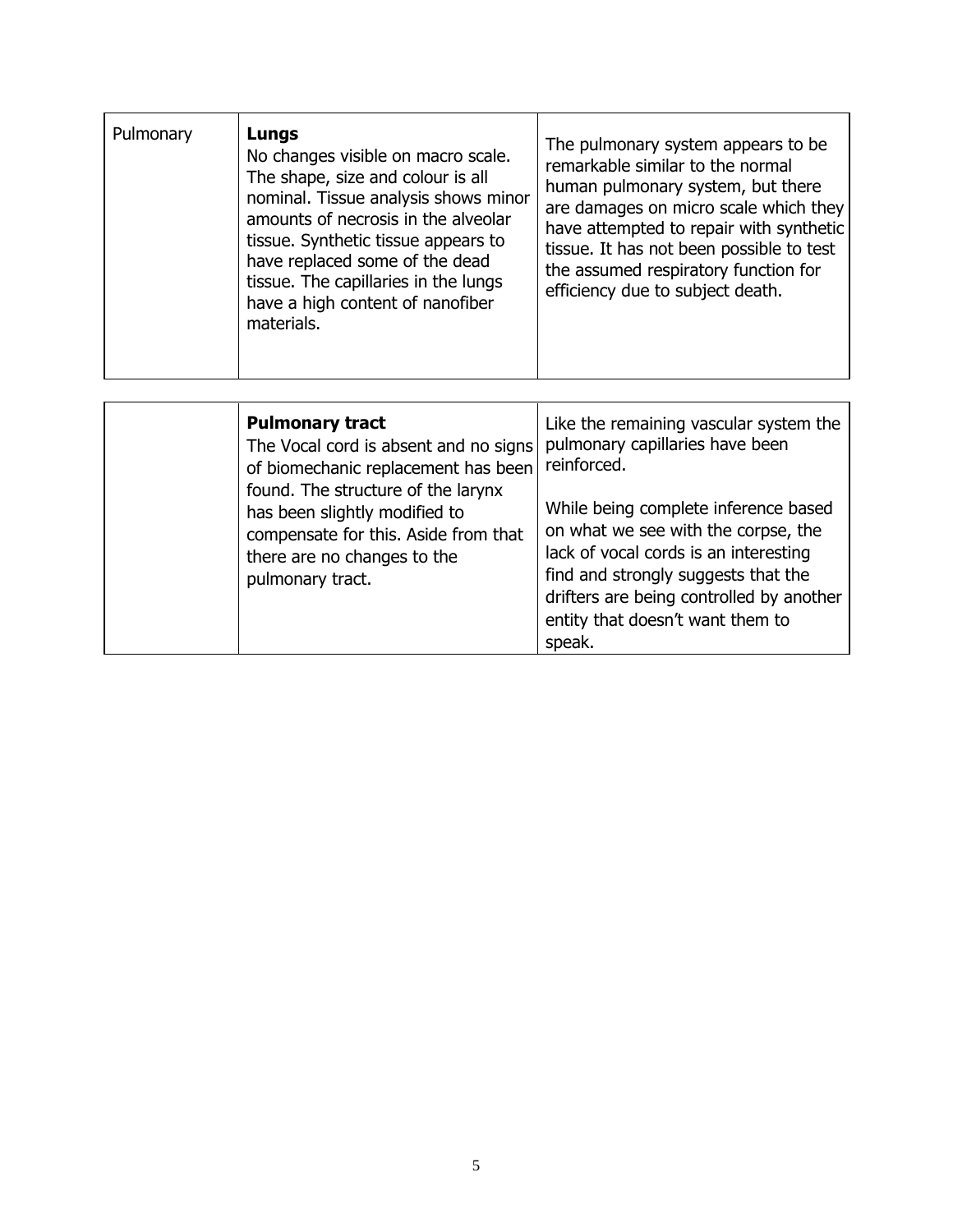| <b>Digestive</b> | <b>Digestive tract</b><br>Initial analysis of digestive tract<br>reveals a fully intact system capable<br>of normal human digestive functions.<br>Patchwork present throughout body's<br>other systems present as well. This<br>systems anomaly resides in the<br>stomach of the subject. The<br>digestive tract appears mostly empty<br>with no digestive fluids are present.<br>In addition, a bile like substance is<br>present throughout the entire<br>digestive system, unlike the human<br>digestive system where different<br>stages have different composition of<br>digestive fluids. Tissue analysis<br>shows nanite integration.<br>Liver and biliary system<br>The liver itself appear normal but<br>several biomechanical systems are<br>located on the surface. Many of<br>these have nanotubes that are<br>connected to the liver tissue on<br>cellular level that cannot be seen<br>visually without the aid of extremely<br>advanced microscope systems.<br>A small, seemingly artificial, organ<br>located between the liver and<br>gallbladder has been inserted in the<br>biliary system. Aside from that there<br>seem no changes to it.<br>Analysis of the bile shows a different<br>composition of the metabolic<br>substances and a low amount of<br>nanobots. | The findings of the digestive tract<br>suggests a low activity. However it<br>does still appear functional. A possible<br>hypothesis could be that their digestive<br>system only serves as a secondary<br>energy source with the ability shift<br>between active and inactive states.<br>However it is not known how effective<br>the absorption of nutrition is. The<br>primary energy source is still<br>unidentified.<br>The implantations on the liver and the<br>additional organ in the biliary system<br>suggests a modified metabolism. This<br>could further enhance the theory of an<br>alternative energy source. On the<br>other hand the degree of cybernetic<br>modification would still have required<br>a different metabolism.<br>The synthetic pancreas can simply be<br>the result of the pancreas being<br>digested by the pancreatic enzymes<br>due to inactivity in the digestive<br>system. |
|------------------|-----------------------------------------------------------------------------------------------------------------------------------------------------------------------------------------------------------------------------------------------------------------------------------------------------------------------------------------------------------------------------------------------------------------------------------------------------------------------------------------------------------------------------------------------------------------------------------------------------------------------------------------------------------------------------------------------------------------------------------------------------------------------------------------------------------------------------------------------------------------------------------------------------------------------------------------------------------------------------------------------------------------------------------------------------------------------------------------------------------------------------------------------------------------------------------------------------------------------------------------------------------------------------------------|---------------------------------------------------------------------------------------------------------------------------------------------------------------------------------------------------------------------------------------------------------------------------------------------------------------------------------------------------------------------------------------------------------------------------------------------------------------------------------------------------------------------------------------------------------------------------------------------------------------------------------------------------------------------------------------------------------------------------------------------------------------------------------------------------------------------------------------------------------------------------------------------------------------------|
|------------------|-----------------------------------------------------------------------------------------------------------------------------------------------------------------------------------------------------------------------------------------------------------------------------------------------------------------------------------------------------------------------------------------------------------------------------------------------------------------------------------------------------------------------------------------------------------------------------------------------------------------------------------------------------------------------------------------------------------------------------------------------------------------------------------------------------------------------------------------------------------------------------------------------------------------------------------------------------------------------------------------------------------------------------------------------------------------------------------------------------------------------------------------------------------------------------------------------------------------------------------------------------------------------------------------|---------------------------------------------------------------------------------------------------------------------------------------------------------------------------------------------------------------------------------------------------------------------------------------------------------------------------------------------------------------------------------------------------------------------------------------------------------------------------------------------------------------------------------------------------------------------------------------------------------------------------------------------------------------------------------------------------------------------------------------------------------------------------------------------------------------------------------------------------------------------------------------------------------------------|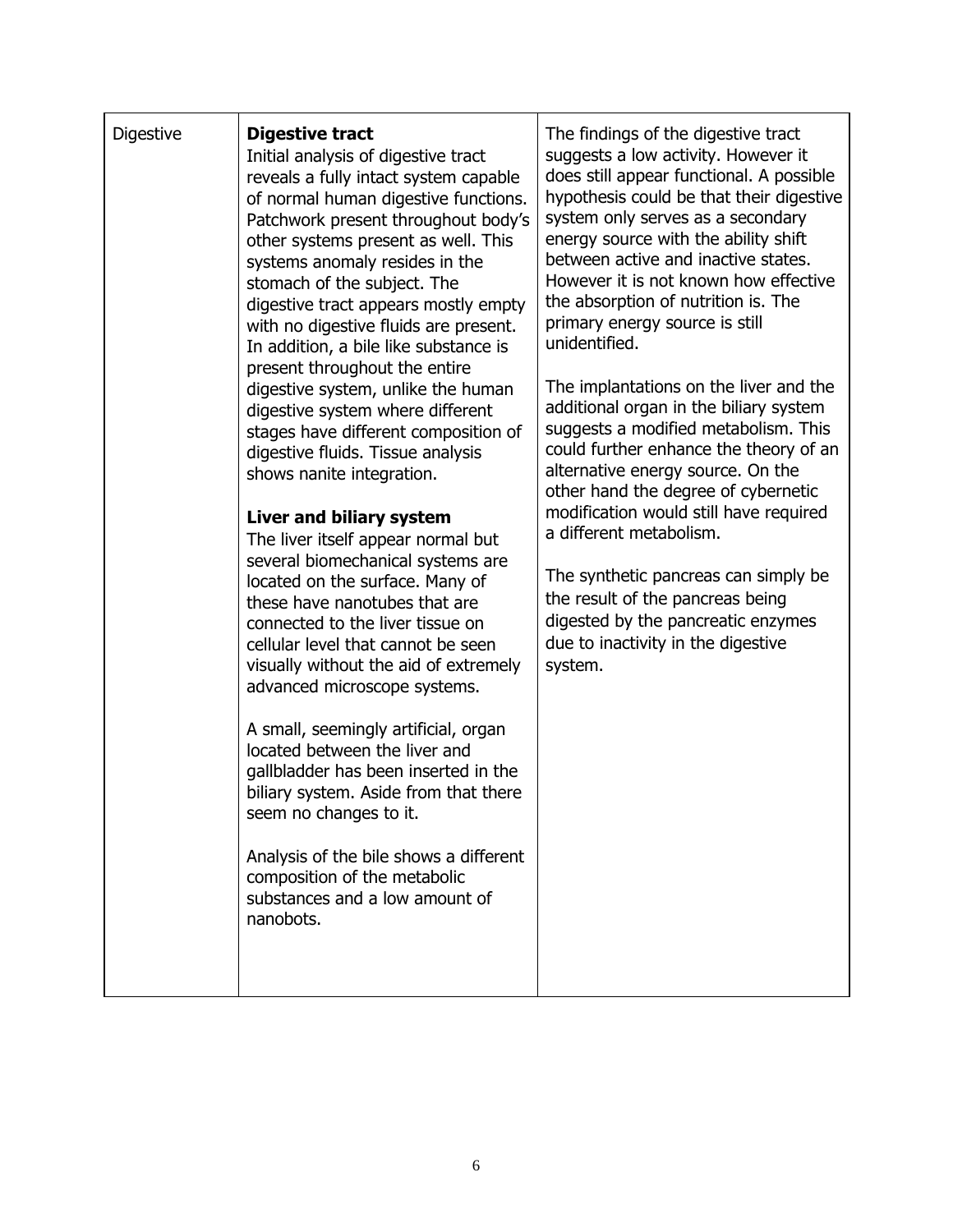|                | <b>Pancreas</b><br>The pancreas has been replaced by a<br>synthetic pancreas. The composition<br>of the excretion contains synthetic<br>enzymes.                                                                                                                                                                                                                                                                                                                                                                                                                                                                                                                                                                                                                                                                                                                                                                                                                                               |                                                                                                                                                                                                                                                                                                                                                                                                                                                                                                                                                                                                                                                                                                                                                                                                                                                                                                                                                                                                              |
|----------------|------------------------------------------------------------------------------------------------------------------------------------------------------------------------------------------------------------------------------------------------------------------------------------------------------------------------------------------------------------------------------------------------------------------------------------------------------------------------------------------------------------------------------------------------------------------------------------------------------------------------------------------------------------------------------------------------------------------------------------------------------------------------------------------------------------------------------------------------------------------------------------------------------------------------------------------------------------------------------------------------|--------------------------------------------------------------------------------------------------------------------------------------------------------------------------------------------------------------------------------------------------------------------------------------------------------------------------------------------------------------------------------------------------------------------------------------------------------------------------------------------------------------------------------------------------------------------------------------------------------------------------------------------------------------------------------------------------------------------------------------------------------------------------------------------------------------------------------------------------------------------------------------------------------------------------------------------------------------------------------------------------------------|
| <b>Nervous</b> | <b>Central Nervous System</b><br>Lab work on recovered neural tissue<br>inconclusive. Hypothesized cause<br>attributed to implants extensively<br>integrated with neural tissue using a<br>methodology unknown to us. Tissue<br>sample contained no signs of necrosis<br>despite extremely minimal trace<br>byproducts of necrotic processes<br>being detected. Frontal lobe<br>seemingly intact but heavily<br>integrated with implant technology<br>throughout subject's cranium. See<br>below table (Implant Analysis) for<br>further details.<br><b>Peripheral Nervous System</b><br>The PNS shows high amount of<br>damage. Cybernetics has been used<br>to compensate, but the innervation of<br>skin and muscle tissue appears<br>lacking especially in the extremities.<br><b>Eyes</b><br>The eyes are fully cybernetic. The left<br>eye has been cut open and studied<br>and there have been found some<br>similarities to known cybernetic eyes.<br>The right one has been sent to a | The amount of cybernetics in the brain<br>is staggering. Dr. Tetua made following<br>statement during the autopsy:<br>It's like the brain is more implant than<br>tissue, as if the tissue is just sort of<br>there for a few things, but it's not the<br>focus. The old saying of 'would you like<br>some tea with your sugar' comes to<br>mind.<br>No normal human being should be able<br>to survive with such an extensive<br>alterations of the brain. Even if the<br>drifter cybernetics are better integrated<br>in the neural tissue than our technology<br>it is safe to say that the consciousness<br>is heavily affected by this in one way or<br>another.<br>The attempt to compensate for the<br>degeneration of PNS is low which<br>suggest that the function of the<br>extremities has a low priority.<br>The vision and the proprioception<br>appears to have been augmented. The<br>hearing sense, however, has not been<br>modified suggesting a low significance<br>of the hearing sense. |
|                | specialist for further analysis.<br><b>Ears</b><br>No changes to the hearing sense has<br>been discovered. The vestibular<br>system appears to have been<br>supplemented with a gyroscope based<br>system.                                                                                                                                                                                                                                                                                                                                                                                                                                                                                                                                                                                                                                                                                                                                                                                     |                                                                                                                                                                                                                                                                                                                                                                                                                                                                                                                                                                                                                                                                                                                                                                                                                                                                                                                                                                                                              |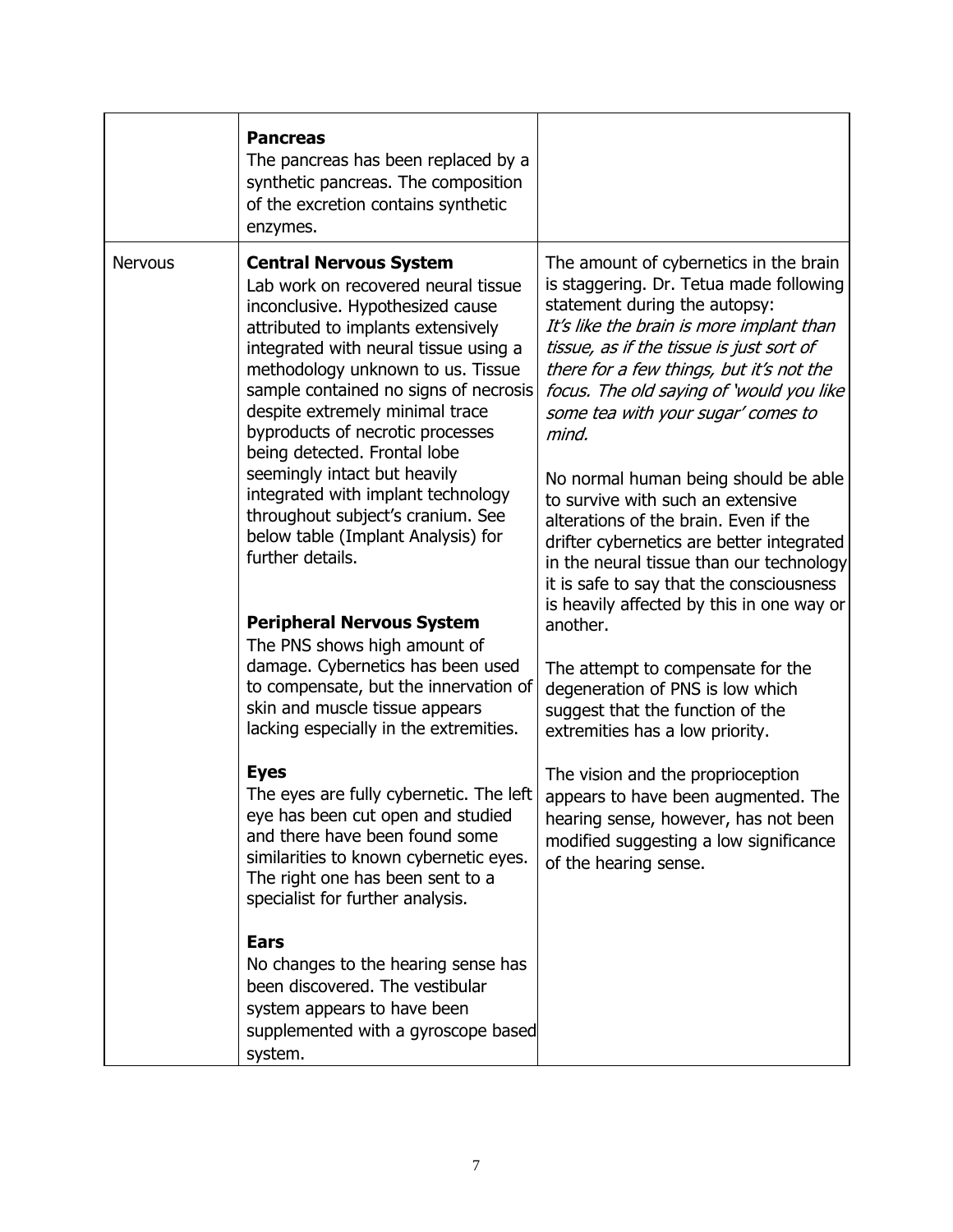| Motor        | <b>Sartorius, Rectus Femoris, and</b><br><b>Gastrocnemius</b><br>Samples contain traces of necrosis<br>byproducts similar to neural tissue<br>sample. Samples do not exhibit any<br>other signs of necrosis.                                                                                                                                                                                                                                                                                                                                                                                                                                                                                                                                                                                                                                     | Muscle atrophy repair is clearly the<br>intent for a majority of these implants<br>and augmentations. However, the<br>extent of the repairs, combined with<br>the exosuit the Drifter wears, alludes to<br>more than mere muscle repair.                                                                                                    |
|--------------|--------------------------------------------------------------------------------------------------------------------------------------------------------------------------------------------------------------------------------------------------------------------------------------------------------------------------------------------------------------------------------------------------------------------------------------------------------------------------------------------------------------------------------------------------------------------------------------------------------------------------------------------------------------------------------------------------------------------------------------------------------------------------------------------------------------------------------------------------|---------------------------------------------------------------------------------------------------------------------------------------------------------------------------------------------------------------------------------------------------------------------------------------------------------------------------------------------|
|              | It should be noted that byproduct<br>levels are slightly higher than that<br>found in neural tissue. Extensive<br>integration of biomechanical tendon<br>substitution is present throughout the<br>body. Substitute contains trace<br>elements of Si, Dy, and Nd, along<br>with numerous unidentified elements.<br>Substitute also contains trace levels of<br>unidentified radiation, the same found<br>in the 'blood'.<br>Substitute and original tissue in the<br>body contain distributed micro<br>electrical nodes. Purpose unknown.<br>Pectoral, Deltoid, Triceps, and<br><b>Biceps</b> Atrophy and necrosis<br>byproducts appear in less<br>concentrations in these areas.<br>Augmentation by unknown materials<br>mentioned above also less present.<br>Equal percentage of unknown energy<br>nodes present throughout muscle<br>tissue. | The exosuit would be capable of<br>animating the body for ambulatory<br>purposes. However, not only do the<br>muscle augmentations make that<br>unnecessary, the 'nodes' placed<br>throughout the muscle tissue seem to<br>somehow interact with the suit, as well<br>as<br>'communicate' with each other to<br>facilitate muscle movement. |
| Urinary      | No modification to the urinary<br>system has been found. The blood<br>supply appear lower than normal and<br>there is only a little amount of urine<br>present in the bladder.                                                                                                                                                                                                                                                                                                                                                                                                                                                                                                                                                                                                                                                                   | Like the digestive system it is likely that<br>the urinary system only plays a minor<br>role.                                                                                                                                                                                                                                               |
| Reproductive | Full male reproductive organ present.<br>No alive sperm detected                                                                                                                                                                                                                                                                                                                                                                                                                                                                                                                                                                                                                                                                                                                                                                                 | No interesting discoveries found here.<br>It is unlikely that they reproduce<br>through conventional mean.                                                                                                                                                                                                                                  |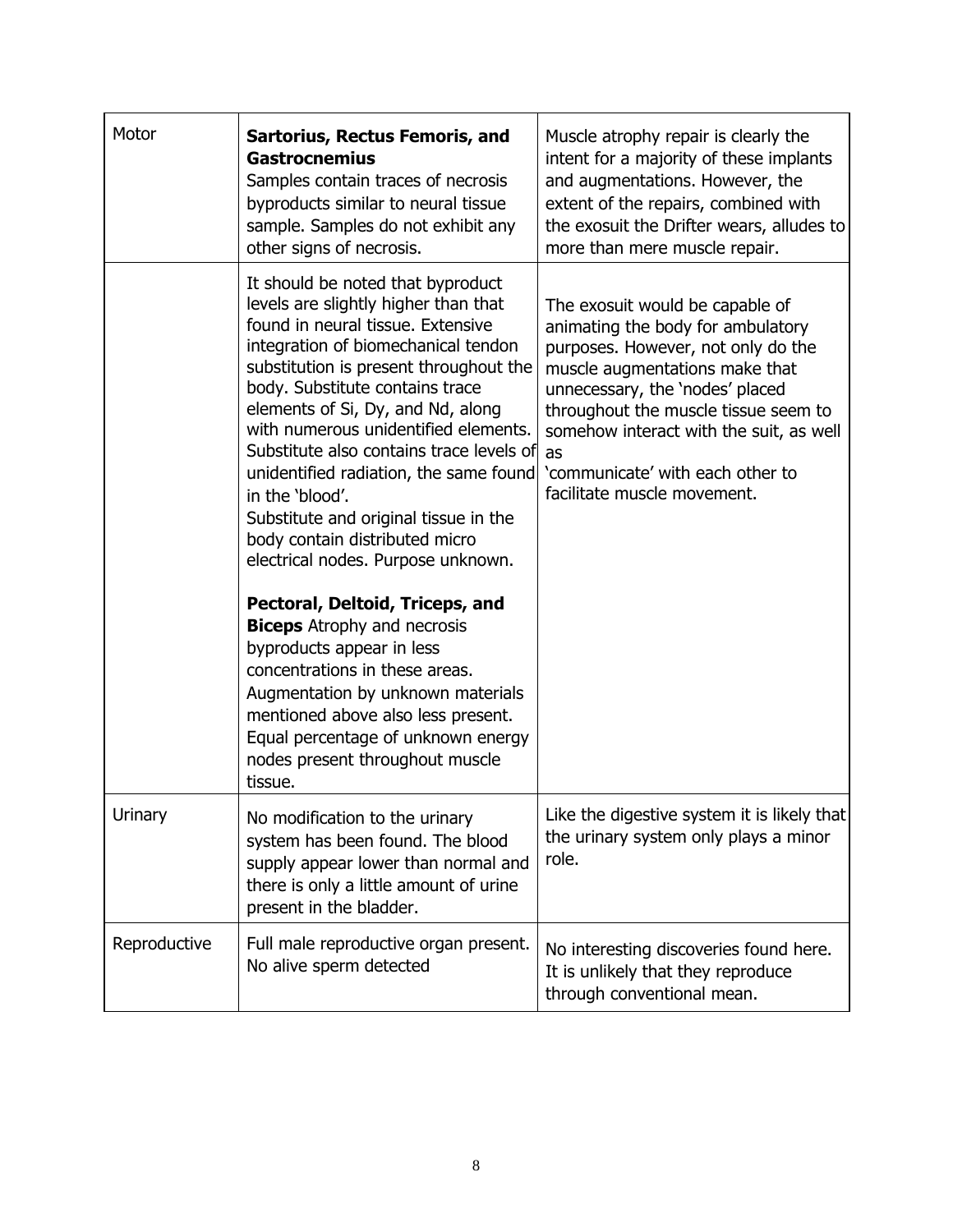Summary: The body of the drifter has higher degree of modification than the research team have ever encountered. The abnormal high amount of implants in the CNS, the mysterious blood composition and the inactivity of the digestive system suggests that the physiology has been undergone substantial changes. Modern cybernetics has been developed to fit the human biology but in the case of drifters it appears that their biology has been adjusted to fit their cybernetics. Many of the preliminary analysis of the synthetic organs show little compatibility with basic human biology. However in depth analysis of them are still needed to confirm this. Some of it has even proven to be harmful when exposed to human cells.

Furthermore, a comparative analysis between Jove tissue samples (Blood, Bone Fragment, Epidermis Sliver, Liver Bile) and what samples were obtained from the corpse provided a fairly conclusive result. While some genetic markers between the Drifter and Jove are a match, there is simply too much differentiation between the Jove and the Drifters. They are not the same beings in any sense of the word.

# MECHANICAL EXAMINATION

| <b>Mechanical Analysis</b> |          |            |
|----------------------------|----------|------------|
| Item in<br>Question        | Analysis | Hypothesis |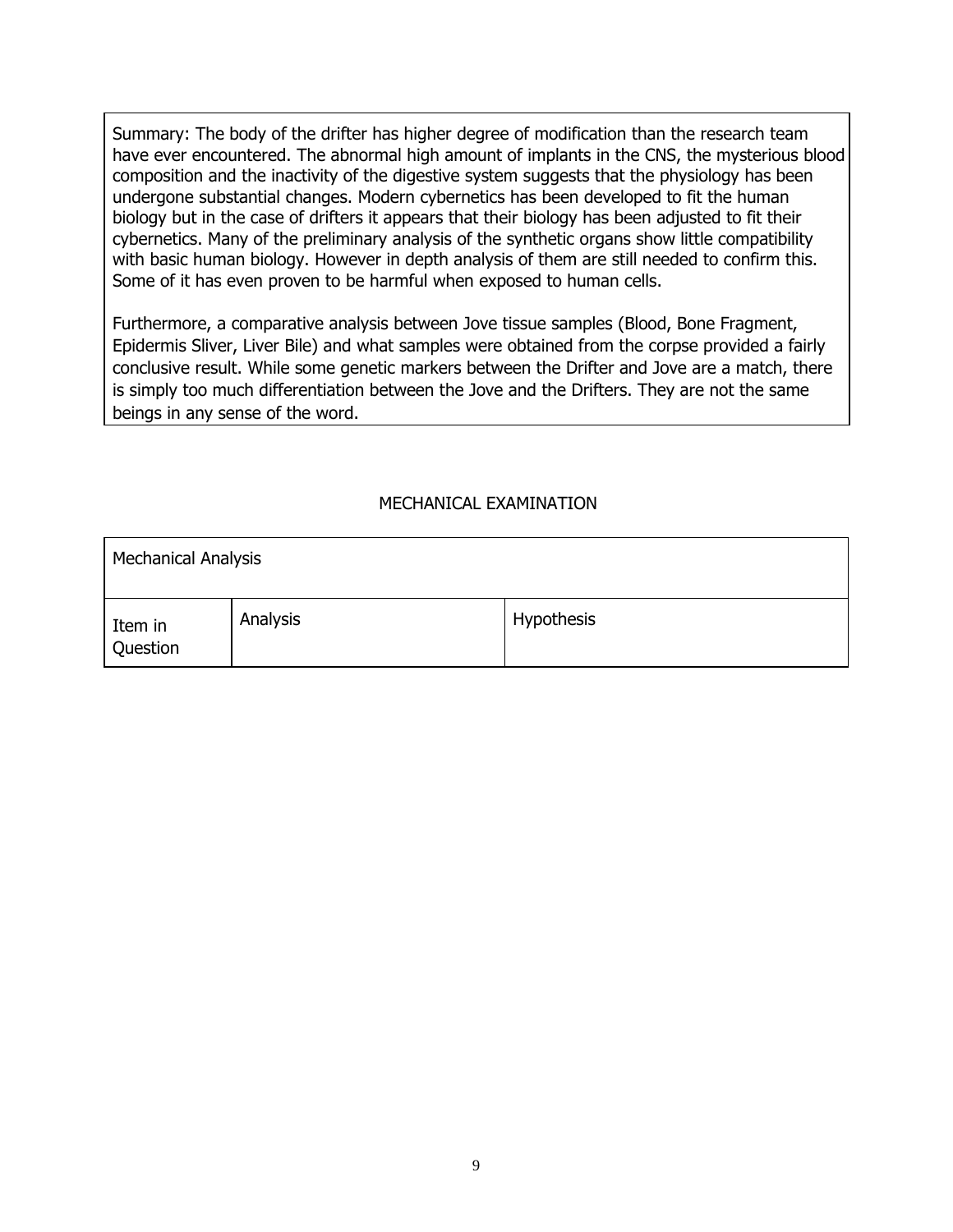| Exosuit      | Direct connection between the<br>Drifters' exosuits and the<br>mechanical analogue to the<br>cerebellum is immediately<br>obvious on visual inspection.<br>Spinal sockets superficially similar<br>to the capsule control interface<br>are also present, but in<br>diminished quantity compared to<br>known specifications: there are<br>four sockets rather than five.<br>Compositionally, the suit is<br>broadly similar to the other visible<br>implantation. Noteworthy are the<br>actuators distributed throughout<br>the suit ranging from the<br>nanoscale upwards; similarly, a<br>more pliant polymer has been<br>used for large portions of the<br>hands and fingers, which would<br>seem to cause minimal loss of<br>fine motor control. | The combination of cerebellar integration<br>with the presence of the sockets would<br>suggest the suit assists the subject in<br>interfacing with one or more devices.<br>Calling on the resemblance of the sockets<br>to capsuleers' own spinal modifications and<br>the role of the cerebellum in motor control,<br>a natural hypothesis to form would be that<br>the suit is a component in the subject's<br>ship interface, relaying information from<br>the infomorph to the vessel (and<br>conversely)—not unlike the capsules with<br>which were are more familiar.<br>Given the Drifters' involvement with the<br>Sleepers and the latter's well-known<br>affinity for virtual reality, it could be that<br>these sockets also play a part in connecting<br>to one or provide some of the biofeedback<br>necessary to maintain stasis. This is an<br>idea drawn only from broad associations,<br>however; nothing in the analysis suggests<br>it directly.<br>With the suit apparently inactive following<br>the death of the subject's body, the<br>mechanical implications of the actuators<br>can only be speculated upon. They would<br>certainly assist the subject's motion on<br>foot, and the special consideration given to<br>the hands' design implies that this was not<br>entirely disregarded as a possibility: the<br>subject would spend at least some time<br>'standing alone' without any physical<br>connection to other devices. |
|--------------|-----------------------------------------------------------------------------------------------------------------------------------------------------------------------------------------------------------------------------------------------------------------------------------------------------------------------------------------------------------------------------------------------------------------------------------------------------------------------------------------------------------------------------------------------------------------------------------------------------------------------------------------------------------------------------------------------------------------------------------------------------|---------------------------------------------------------------------------------------------------------------------------------------------------------------------------------------------------------------------------------------------------------------------------------------------------------------------------------------------------------------------------------------------------------------------------------------------------------------------------------------------------------------------------------------------------------------------------------------------------------------------------------------------------------------------------------------------------------------------------------------------------------------------------------------------------------------------------------------------------------------------------------------------------------------------------------------------------------------------------------------------------------------------------------------------------------------------------------------------------------------------------------------------------------------------------------------------------------------------------------------------------------------------------------------------------------------------------------------------------------------------------------------------------------------------------------------------------------------|
| Jaw Implants | All Drifters visible thus far display<br>at least partial mandibular<br>replacement, following the<br>jawline upwards on towards both<br>zygomatic bones and from there<br>onwards to the temples.                                                                                                                                                                                                                                                                                                                                                                                                                                                                                                                                                  | Working from the apparent physical<br>similarities between the Drifters and the<br>'mainstream' Directorate Jove, the initial<br>consideration was that these implants were<br>to repair damage arising from an imperfect<br>reconstruction of the body.                                                                                                                                                                                                                                                                                                                                                                                                                                                                                                                                                                                                                                                                                                                                                                                                                                                                                                                                                                                                                                                                                                                                                                                                      |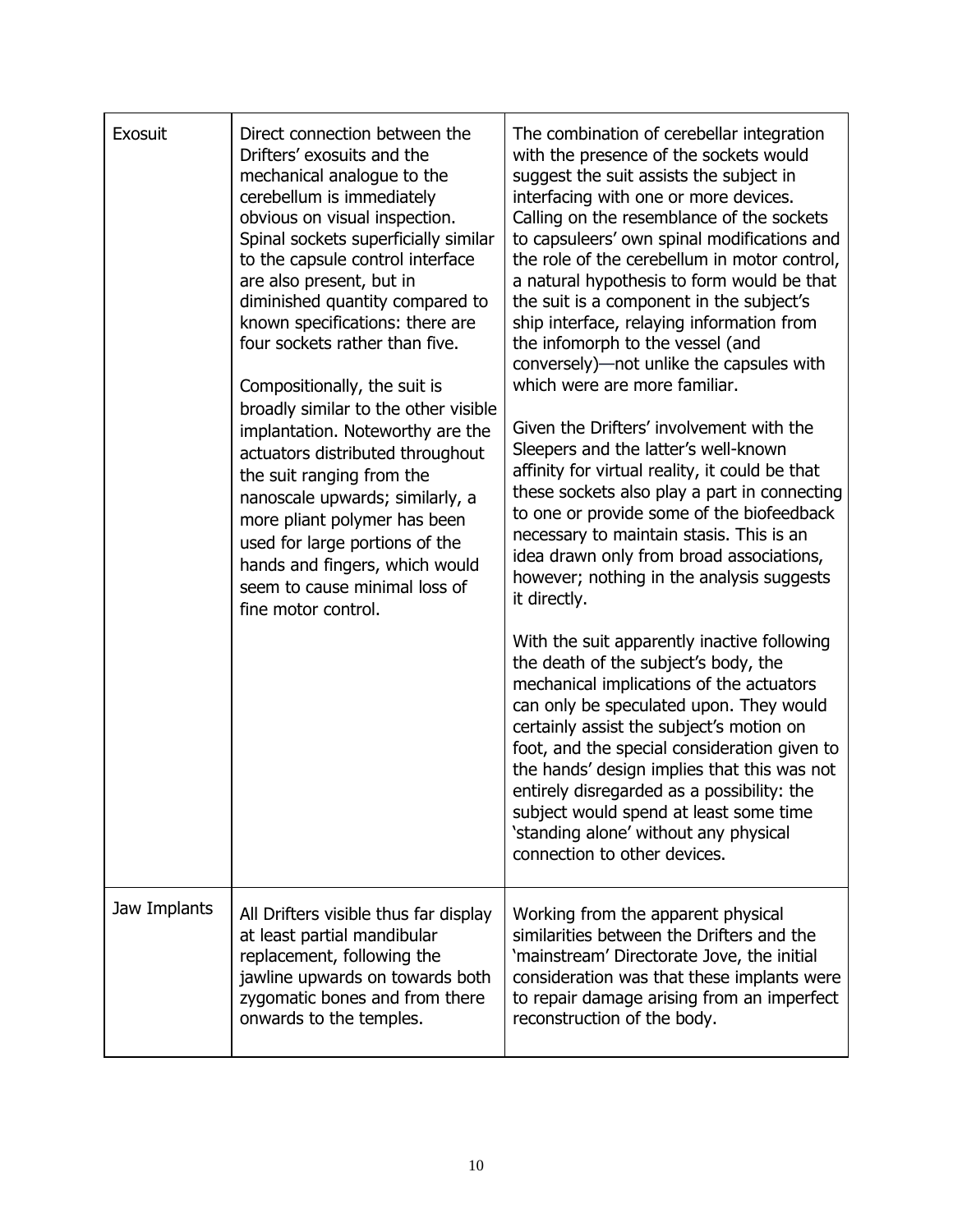| Preliminary compositional studies<br>of samples that were recoverable<br>from the subject reveal no<br>significant difference in the<br>constituents of these implants to<br>those seen elsewhere on the<br>Drifters.<br>Computational power is<br>conspicuous by its absence; these<br>components have apparently<br>been introduced for a purely<br>structural or mechanical purpose. | Meditating on the ubiquity and uniformity<br>of the mandibular replacement across the<br>Drifters observed to date, however,<br>suggested a deeper purpose to them and<br>lead to this hypothesis being discarded;<br>simple reconstruction of naturally or<br>accidentally damaged areas would lead to<br>some variation between one Drifter and<br>another.<br>It is possible that these implants allow for<br>some greater or modified control of the<br>jaw and mouth, but this is purely<br>speculative; no reason for such alteration<br>is obvious. |
|-----------------------------------------------------------------------------------------------------------------------------------------------------------------------------------------------------------------------------------------------------------------------------------------------------------------------------------------------------------------------------------------|------------------------------------------------------------------------------------------------------------------------------------------------------------------------------------------------------------------------------------------------------------------------------------------------------------------------------------------------------------------------------------------------------------------------------------------------------------------------------------------------------------------------------------------------------------|
|                                                                                                                                                                                                                                                                                                                                                                                         | Perhaps more viable as an explanation is<br>that the implantation process for the rest<br>of the subject's head was greatly simplified<br>by severe damage to (or total removal of)<br>the mandible. Such would notably ease<br>access to deeper structures in the brain<br>and go a good way towards accounting for<br>the consistency of these implants across all<br>observed Drifters.                                                                                                                                                                 |

# IMPLANT ANALYSIS

| <b>Implant Analysis</b> |          |            |
|-------------------------|----------|------------|
| Section                 | Analysis | Hypothesis |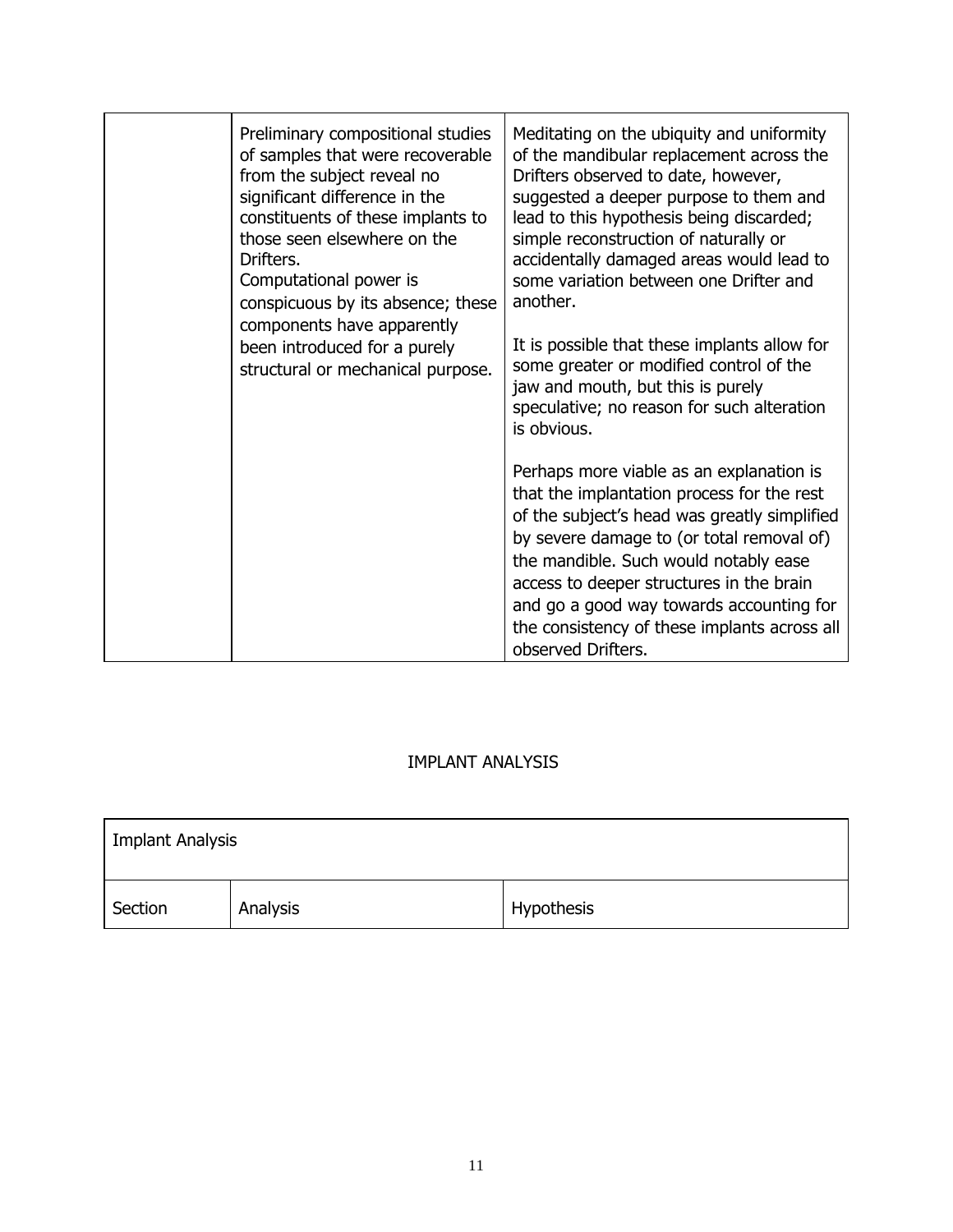| <b>Truncus</b><br>Encephali<br>(Brainstem) | Brainstem overall appears fully<br>intact and healthy. While minor<br>traces of necrotic byproducts are<br>found in the samples, the<br>appearance of the brainstem is<br>extremely healthy. Upon further<br>analysis after opening a section of<br>the stem, a series of artificial<br>tissue running along the length of<br>the stem can be found at the<br>center. Lab work returned<br>inconclusive. Currently attempting<br>to develop alternate testing<br>methods.                                                                                                                    | As previously mentioned, any change to<br>the brainstem will create physiological<br>change. However, what these changes<br>entail cannot currently be ascertained given<br>the complexity of the subjects biology<br>against our standard battery of tests.                                                                                                                                                                                                                                               |
|--------------------------------------------|----------------------------------------------------------------------------------------------------------------------------------------------------------------------------------------------------------------------------------------------------------------------------------------------------------------------------------------------------------------------------------------------------------------------------------------------------------------------------------------------------------------------------------------------------------------------------------------------|------------------------------------------------------------------------------------------------------------------------------------------------------------------------------------------------------------------------------------------------------------------------------------------------------------------------------------------------------------------------------------------------------------------------------------------------------------------------------------------------------------|
| Dienchephalon<br>(Interbrain)              | The interbrain contains implants<br>of an extremely different nature<br>to those found throughout the<br>subject corpse. These implants<br>appear to be of an older design<br>and look far more artificial than<br>other implants. Review of<br>previous reports published during<br>initial investigations within<br>Sleeper structures point to the<br>implant in subject interbrain to be<br>of entirely Sleeper origin.<br>Functions are similar to those<br>found in Mercenary Clone<br>Soldiers, as well as further, more<br>complex/advanced abilities we<br>have not yet identified. | The true functionality of the Sleeper<br>implants was not fully understood before<br>the Drifter corpse was obtained, and it still<br>isn't now. However, despite all the<br>implantations and augmentations within the<br>body, the Sleeper implants and the<br>surrounding tissue and connections remain<br>untouched. Reason, unknown.                                                                                                                                                                  |
| Cerebellum                                 | As previously hypothesized, the<br>cerebellum has been completely<br>replaced by a biomechanical<br>implant. Further information<br>pending tests.                                                                                                                                                                                                                                                                                                                                                                                                                                           | This is an implant unlike anything we've<br>seen before. It maintains the appearance<br>of something artificial and smooth, but is<br>seemingly organic to the touch. Implant<br>appears covered in an extremely thin layer<br>of web-like nano-fiber. Attempts to retrieve<br>samples have proved difficult. At the time<br>of this report a small sample of the implant<br>proper was retrieved from between the<br>nanofiber web. Test results will be included<br>in this report later as an addendum. |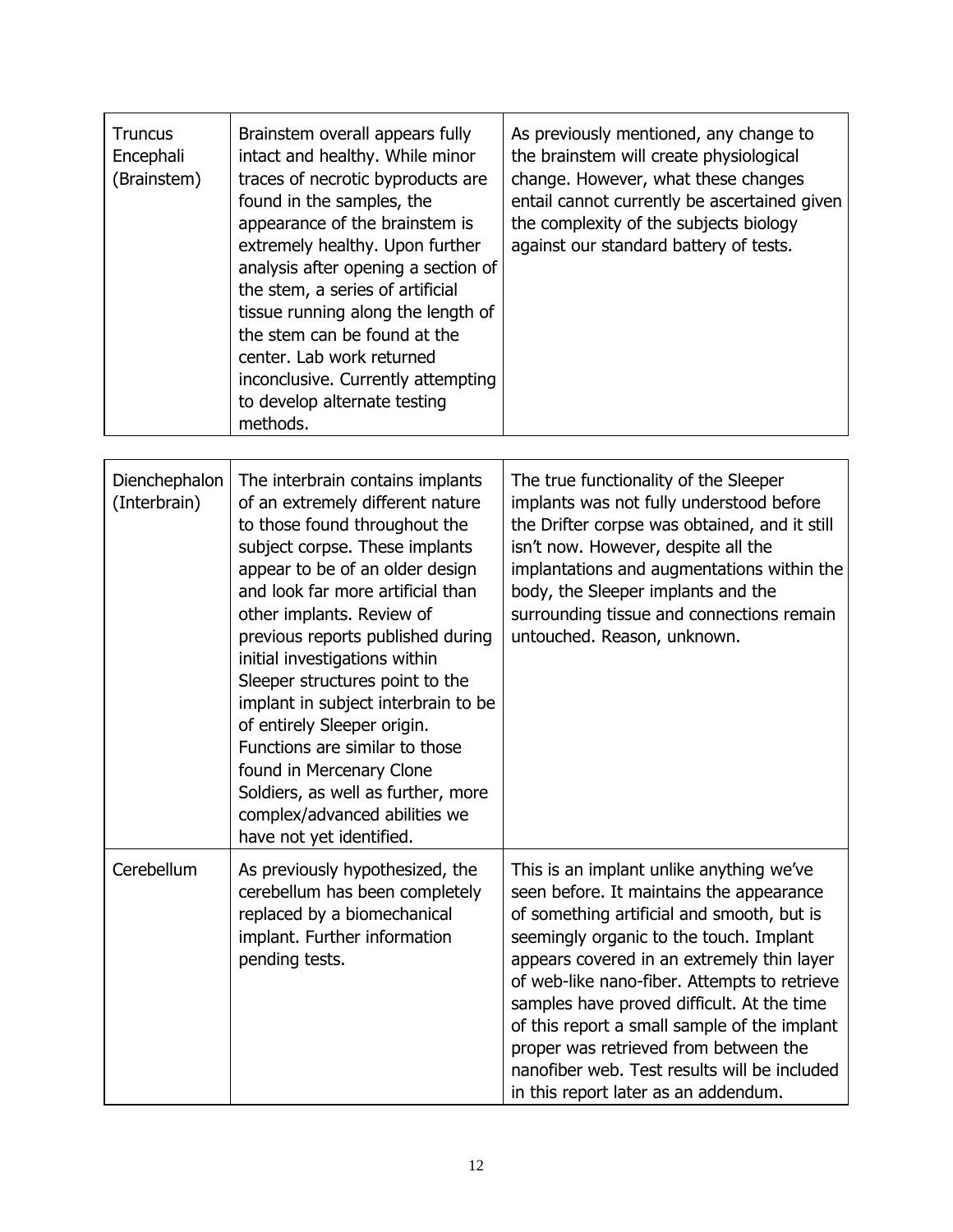| Occipital lobe | Much like the cerebellum, the<br>sections of the lobe within the<br>skull exhibit contradictory<br>attributes upon first glance. An<br>appearance of near absolute<br>artificial nature, while being<br>organic to the touch. The<br>webbing is also present on the<br>lobe. However, the section of the<br>lobe exposed to the outside world<br>is covered in an extremely thin<br>yet extremely durable casing. | There is a unique amount of web like<br>nanofiber connections between the<br>occipital, cerebellum, and parietal lobes<br>that is not present elsewhere in the brain of<br>the Drifter. While this suggests a need for<br>more direct connection between these<br>sections for ease of processing, this cannot<br>be confirmed or denied without further<br>testing.                                                                                                                                                                                                                                                                               |
|----------------|-------------------------------------------------------------------------------------------------------------------------------------------------------------------------------------------------------------------------------------------------------------------------------------------------------------------------------------------------------------------------------------------------------------------|----------------------------------------------------------------------------------------------------------------------------------------------------------------------------------------------------------------------------------------------------------------------------------------------------------------------------------------------------------------------------------------------------------------------------------------------------------------------------------------------------------------------------------------------------------------------------------------------------------------------------------------------------|
| Parietal lobe  | Lobe appears intact save for one<br>implant visible as a subdermal<br>protrusion on the head. Further<br>inspection reveals a seemingly<br>artificial implant set on top of the<br>parietal lobe, apparently rooted<br>into it by an unknown<br>mechanism. Additional wiring and<br>nanotube                                                                                                                      | As with the other implants, we are unable<br>to determine at this time whether it<br>interacts specifically to enhance or modify<br>visuospatial perception, ability to calculate,<br>etc. Further testing will be required.<br>As a side note, there are some theories that<br>the parietal lobe contains the very essence<br>οf                                                                                                                                                                                                                                                                                                                  |
|                |                                                                                                                                                                                                                                                                                                                                                                                                                   |                                                                                                                                                                                                                                                                                                                                                                                                                                                                                                                                                                                                                                                    |
|                | systems connect this implant to<br>the remaining implants of the<br>subject.                                                                                                                                                                                                                                                                                                                                      | human consciousness. While not<br>consistently quantifiable in a number of<br>publications, the possibility of this implant<br>interacting with what may be the door into<br>an infomorph should be investigated.                                                                                                                                                                                                                                                                                                                                                                                                                                  |
| Temporal lobe  | Two implants with the same<br>features (artificial feel, organic<br>appearance) are set into either<br>side of the subjects temples.<br>Implant appears connected to<br>numerous thin implants along<br>subject cheeks and jaw. Purpose<br>unknown.                                                                                                                                                               | The implant does not seem to penetrate<br>deeply within subject neural tissue.<br>However, the possibility of micro<br>connections exists and will be explored in<br>further detail in a secondary analysis. Until<br>analysis is complete, a conclusion cannot<br>be drawn regarding the express function of<br>the implant neurologically (i.e. memory<br>augmentation/suppression).<br>However, given the lack of vocal cords in<br>the Drifter, it is safe to rule out any<br>hypothesis regarding speech control<br>(despite the Drifters mouth being able to<br>open as well as key muscles being<br>interacted with by the cheek implants). |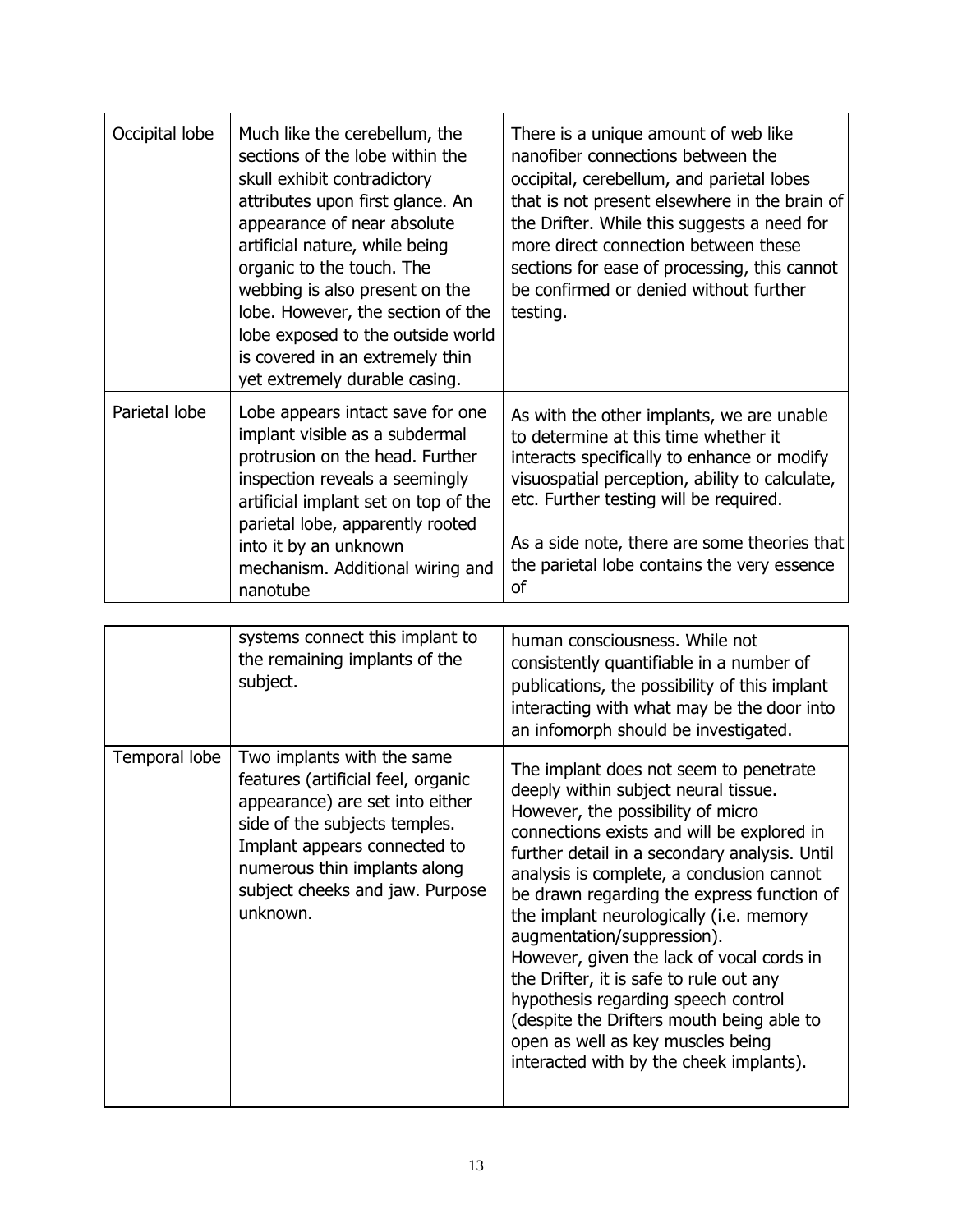|                       |                                                                                                                                                                                                                                                                                                                                                                                                                                                                                      | *See Mechanical Analysis for further<br>hypothesis regarding functions.                                                                                                                                                                                                                                                                                     |
|-----------------------|--------------------------------------------------------------------------------------------------------------------------------------------------------------------------------------------------------------------------------------------------------------------------------------------------------------------------------------------------------------------------------------------------------------------------------------------------------------------------------------|-------------------------------------------------------------------------------------------------------------------------------------------------------------------------------------------------------------------------------------------------------------------------------------------------------------------------------------------------------------|
| Frontal lobe          | While previously thought<br>unimplanted due to lack of<br>augmentation signs present<br>throughout the rest of the body,<br>further analysis proved otherwise.<br>The lobe, while mostly intact, is<br>covered in the same nanofiber<br>weave present in other sections<br>of the brain. All fibers connect to<br>different implants in varying<br>degrees of fiber density.<br>Within the frontal lobe are<br>additional invasive fibers in the<br>forum of strings connecting from | The frontal lobe is associated with such<br>things as planning, motivation, attention,<br>etc. This section's augmentations are light<br>in comparison to the remaining, heavily<br>altered parts of the brain. These fibers<br>must play a role in information processing<br>and retrieval. But why use this instead of<br>standard paths?                 |
|                       | the frontal lobe through to all<br>other lobes, interconnecting<br>them.                                                                                                                                                                                                                                                                                                                                                                                                             |                                                                                                                                                                                                                                                                                                                                                             |
| <b>Thoracic Spine</b> | T2->T5 vertebra linked via<br>biomechanical implant to subject<br>exosuit. While implant link<br>appears fully organic to the touch,<br>all attempts to open the implant<br>for further analysis were<br>unsuccessful. Attempts to obtain<br>sample for lab                                                                                                                                                                                                                          | The link is almost like a black umbilical cord<br>connecting the vertebra to the entry points<br>in the Drifters exosuit. The entry point on<br>the skin for the link is completely fused<br>with the implant. Without accessing the link<br>internally, we cannot determine what its<br>purpose is. However, it is safe to say that it<br>plays a critical |
|                       | work also unsuccessful. Further<br>research required.                                                                                                                                                                                                                                                                                                                                                                                                                                | role in Drifter physiology considering how<br>integrated it is with the body.                                                                                                                                                                                                                                                                               |